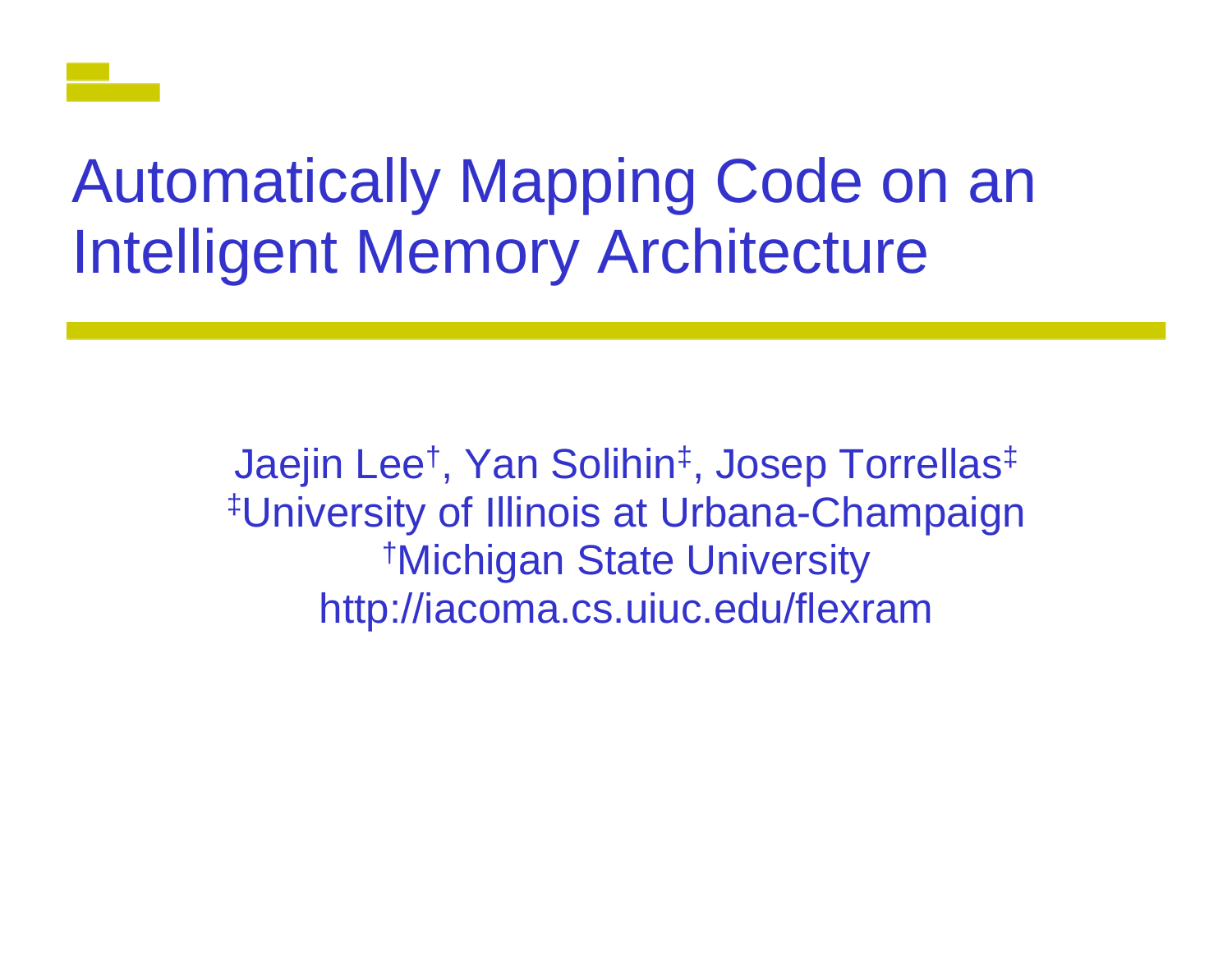# **Overview**

- Intelligent Memory Architecture
- Related Work
- Goals of This Study
- Goals of This Study<br>• Mapping Algorithms
- Evaluation
- Conclusions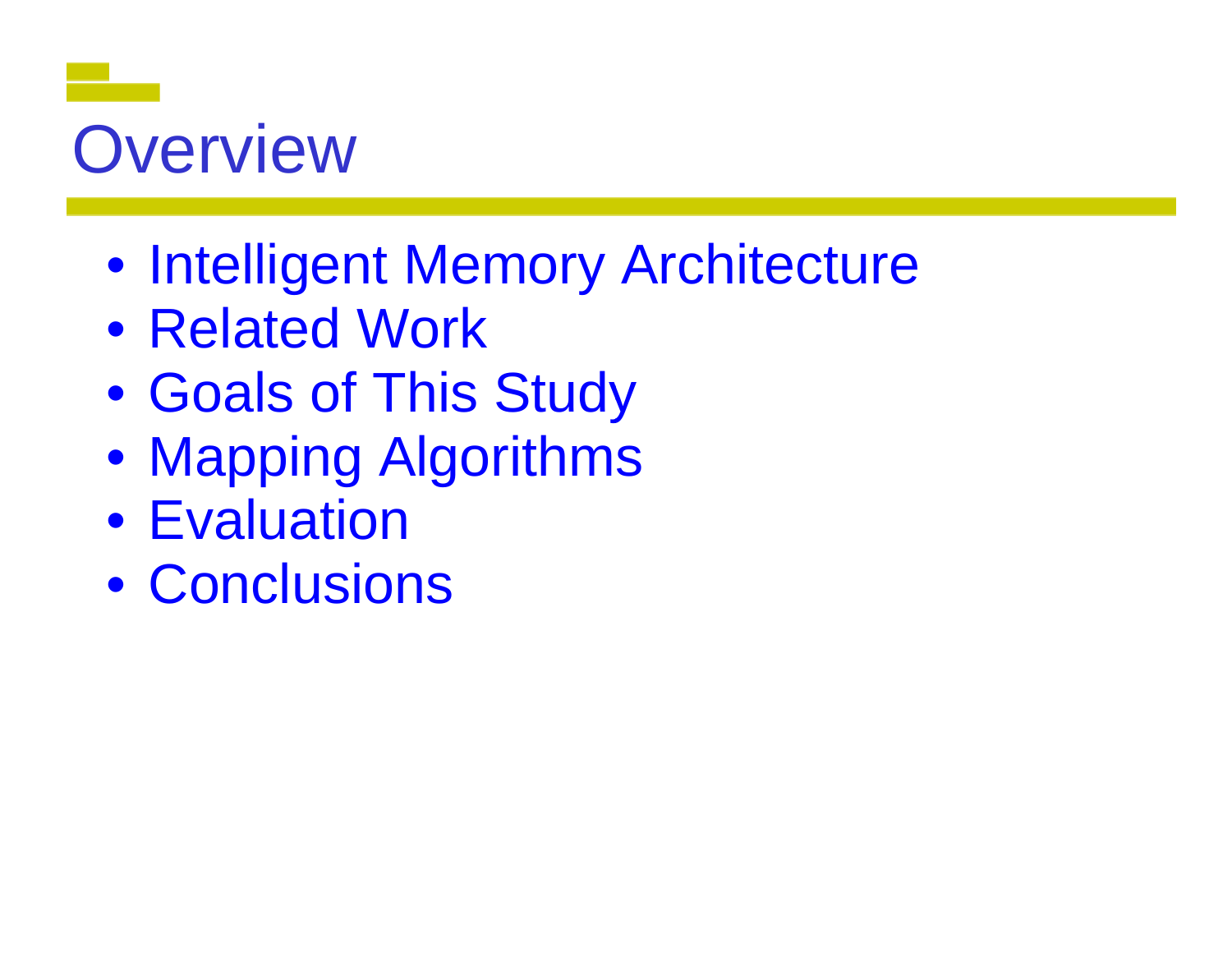# The Intelligent Memory Architecture

- Processors In Memory (PIM) Architecture Integrates processor logic and DRAM on a single chip.
- Two approaches:
	- o IRAM, Shamrock, RAW, Smart Memories: the PIM architecture is main processing unit in the system
	- o Active Pages, DIVA, FlexRAM: the PIM chips replace memory chips in the system (Intelligent **Memory Architecture)**
- The Intelligent Memory Architecture has a heterogeneous mix of processors.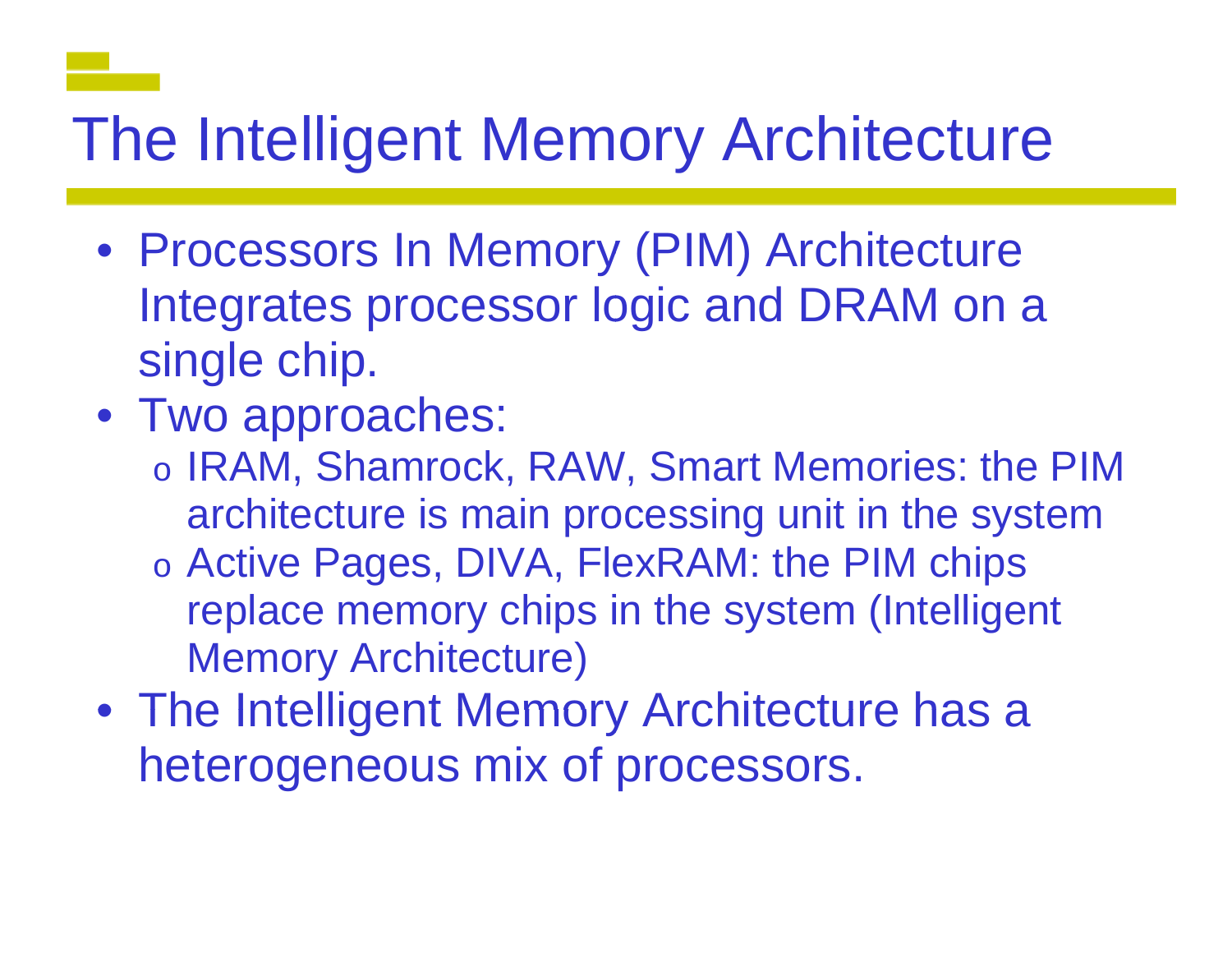#### The Intelligent Memory Architecture (cont'd)



- P.host: a wide-issue superscalar with a deep cache hierarch y.
- P.mem: a simple, narrow-issue superscalar with only a small cache.
- Compiler controlled cache coherence
	- o P.host writeback dirty lines that might be read by P.mem.
	- o P.host invalidates lines that might be written by P.mem.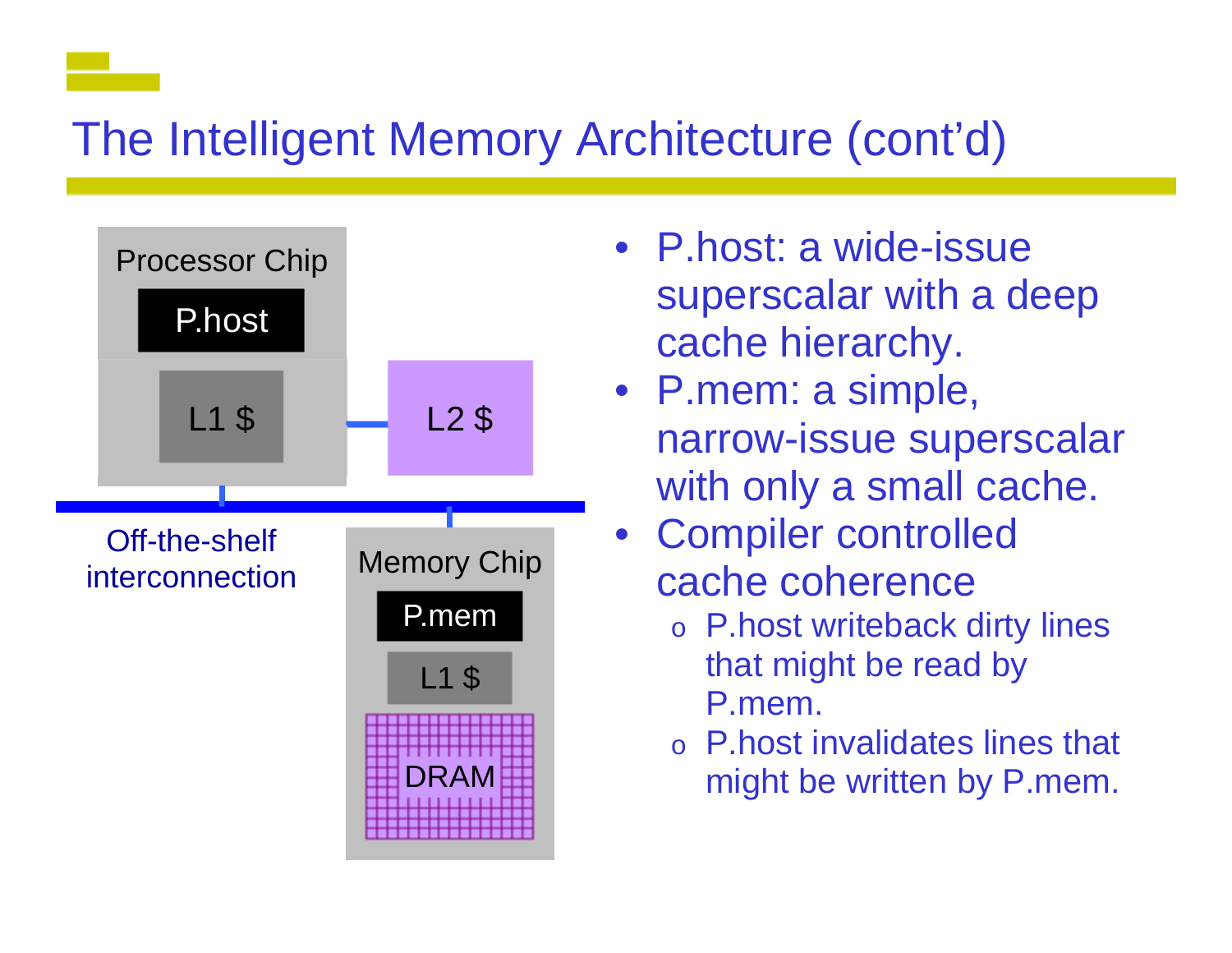### **Related Work**

- Many different type of PIM architectures: IRAM, Shamrock, RAW, Smart M Memories, Active Pages, DIVA, FlexRAM, etc.
- Previous work for Intelligent Memory architectures largely depend on programmers and focuses on running sections of code on a set of identical memory processors.
- Previous work in exploiting parallelism in a heterogeneous environment (Globus, Legion) has bigger granularity than ours and targets highlydistributed systems.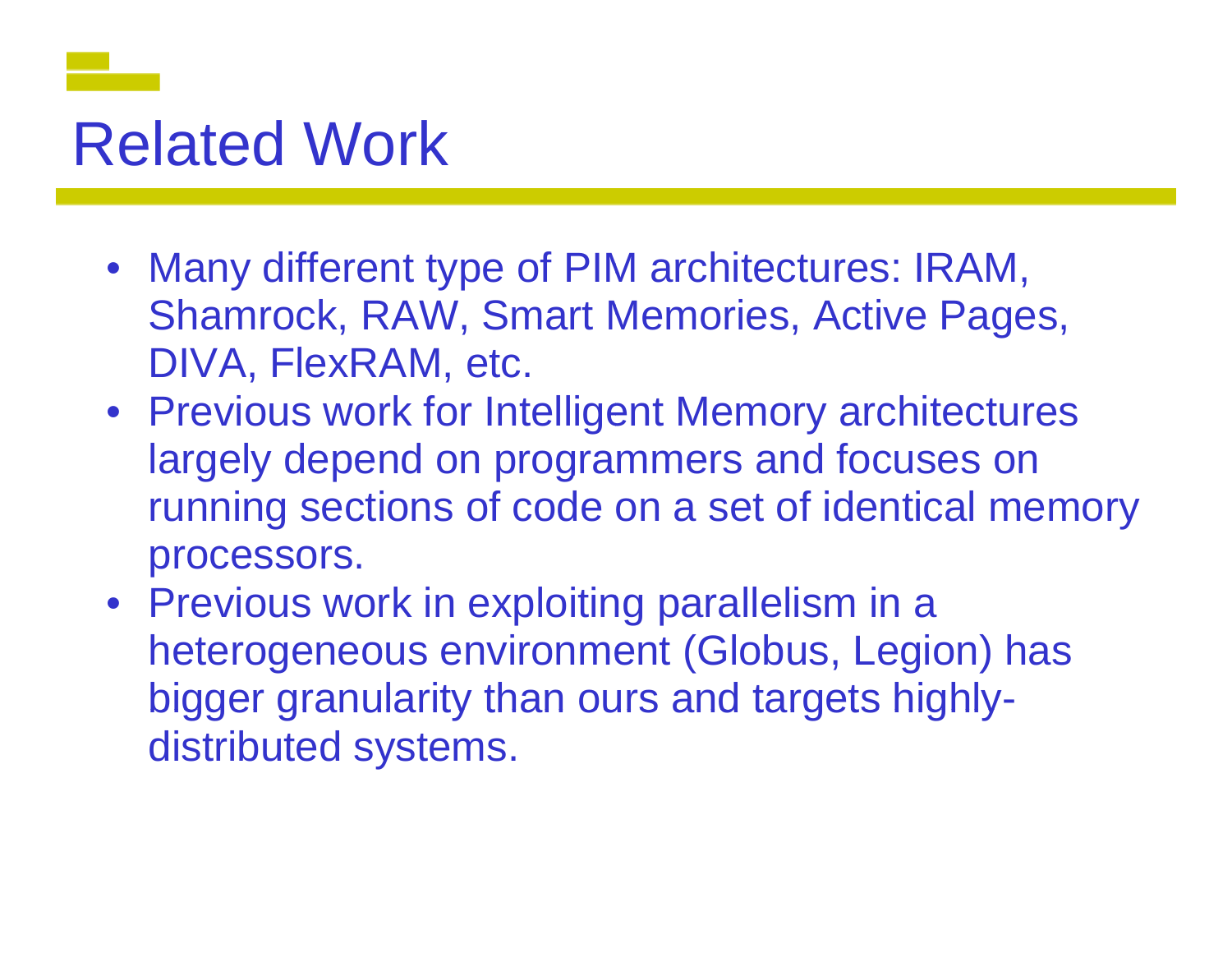# The goal of this study

- How to automatically program the Intelligent Memory Architecture ?
	- $\circ$  A combination of static and run-time algorithms.
	- o Partitioning code into s smaller sections (*basic partitioning and advan c ced partitionin g*).
	- $\circ$  Mapping the sections onto the best processor (*processor affinity estimation*).
	- $\circ$  Overlapping executions of the sections if possible.
- The algorithms are ad aptive to the overheads.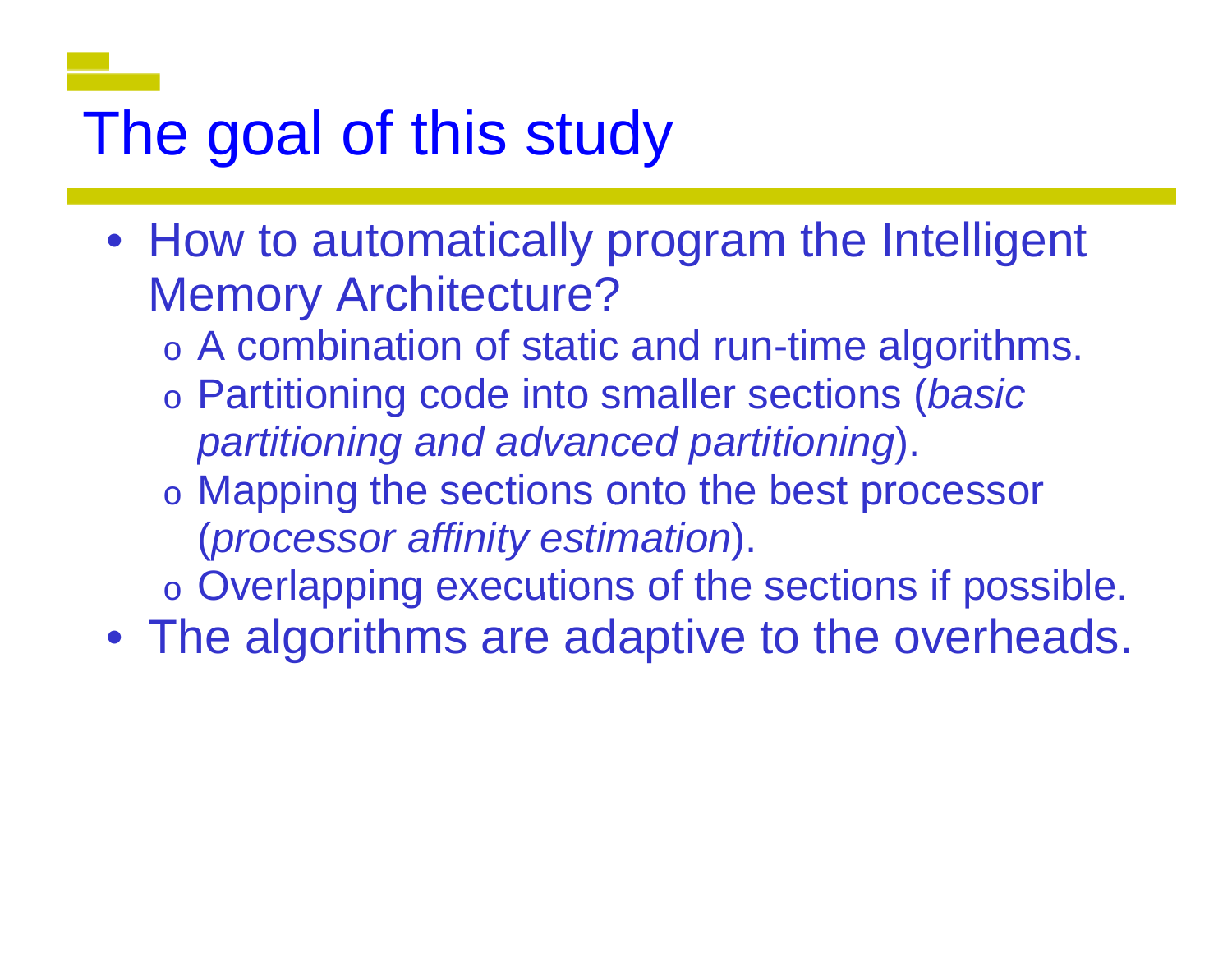# **Basic Partitioning**

- Finds code sections (basic modules) that are easy to extract and have  $\circ$  homogeneous computing and memory behaviors
	- o good locality.
- A basic module is a loop nest, where o each nesting level has only one loop  $\circ$  may span several subroutine levels.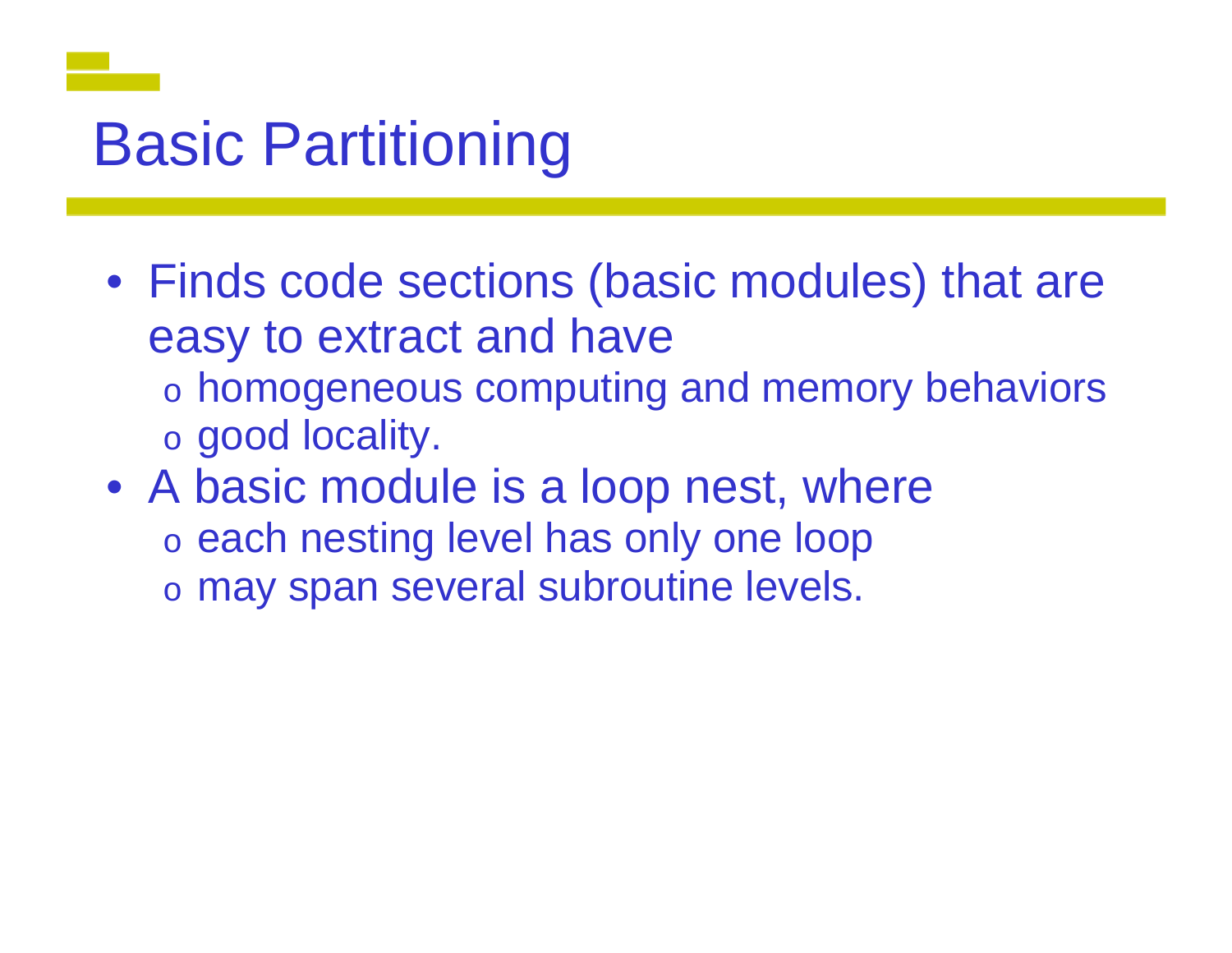# **Basic Partitioning (cont'd)**

<u> Tan</u>

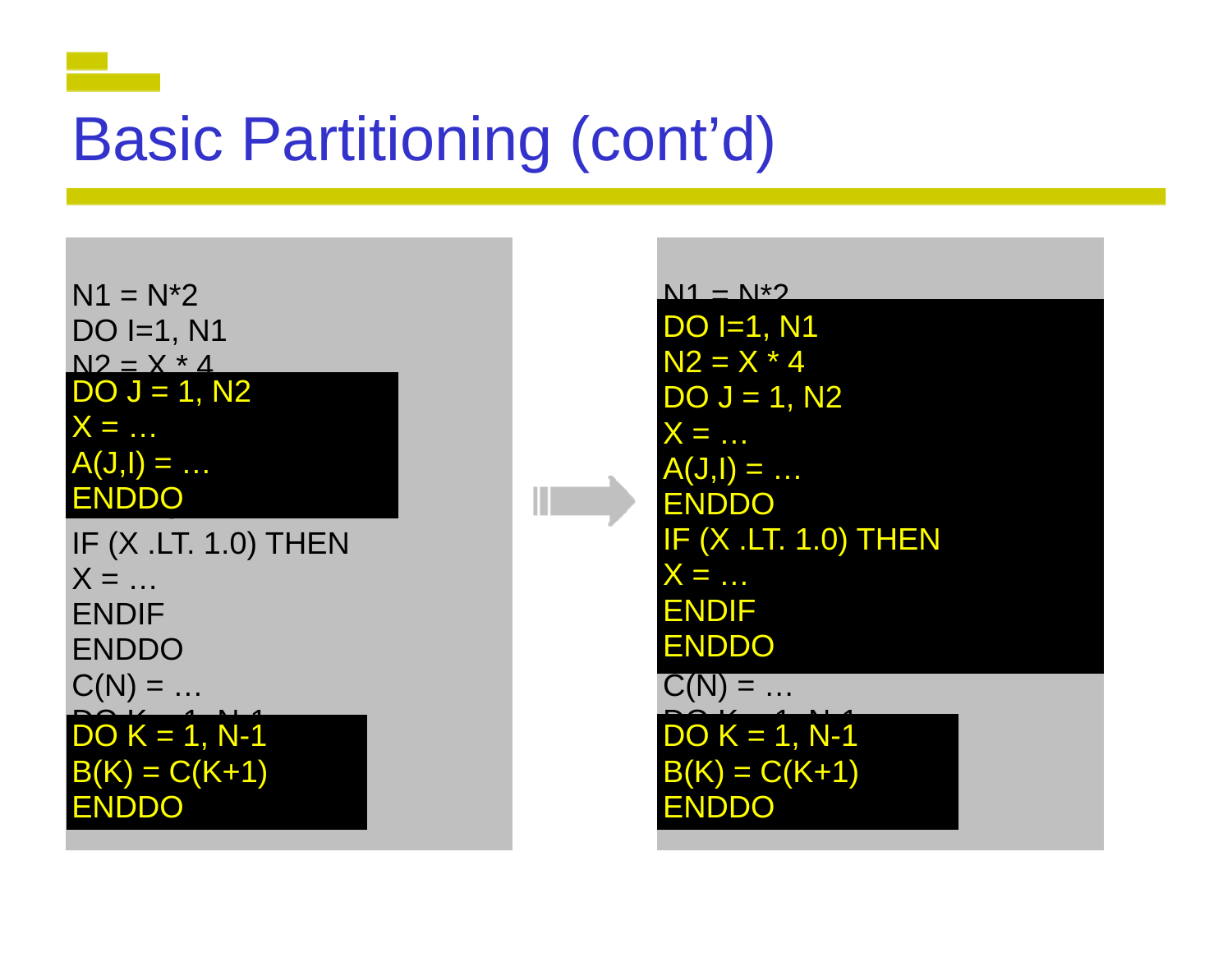# Advanced Partitioning

- Increases the grain size of the module, possibly reducing uniformity resulti n ng in compound modules.
- **Repeatedly applying expansion and combining steps.**
- •Expansion: similar to the b basic partitioning

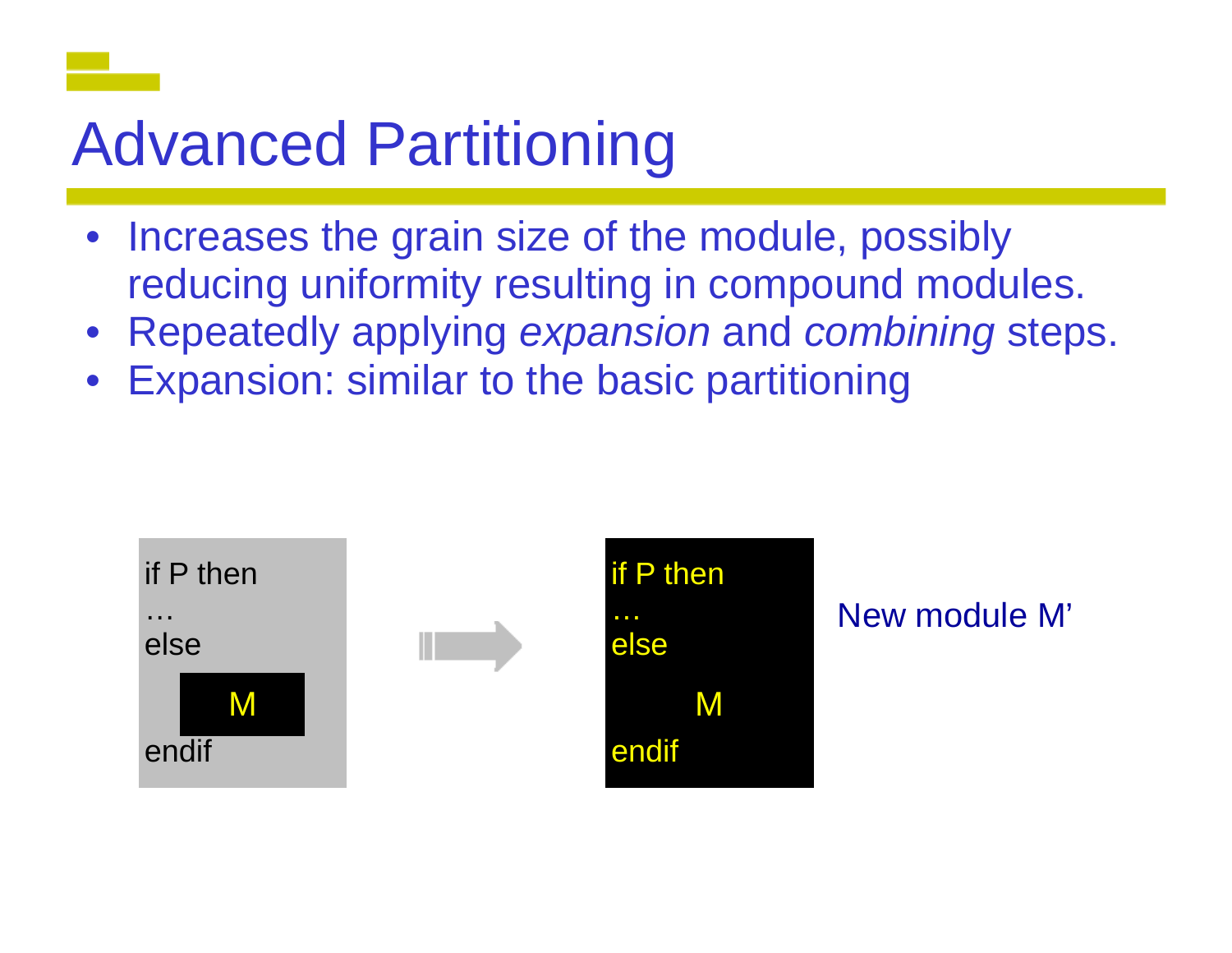# **Advanced Partitioning (cont'd)**

• Combining: two adjacent modules with the same affinity are combined into a new module.

New module M'

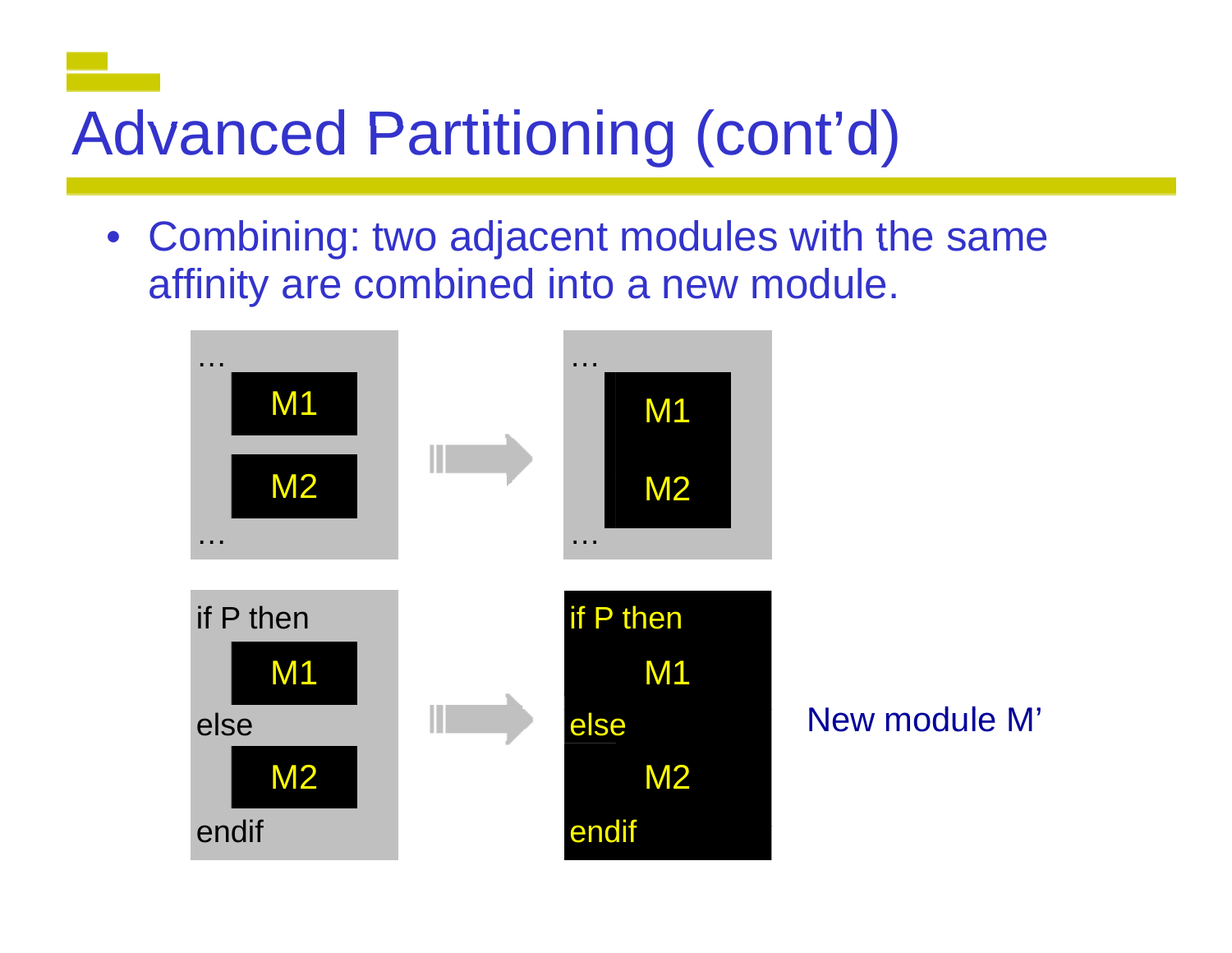#### Advanced Partitioning with Retraction

- Compound modules resulting from advanced partitioning may be very l arge and invoked very few times (harder run-time adaptation).
- The algorithm selects advanced modules that are expected to be invoked o nly 1-2 times.
- Peel-off statements until it reaches an all enclosing loop or a set of disjoint loops.

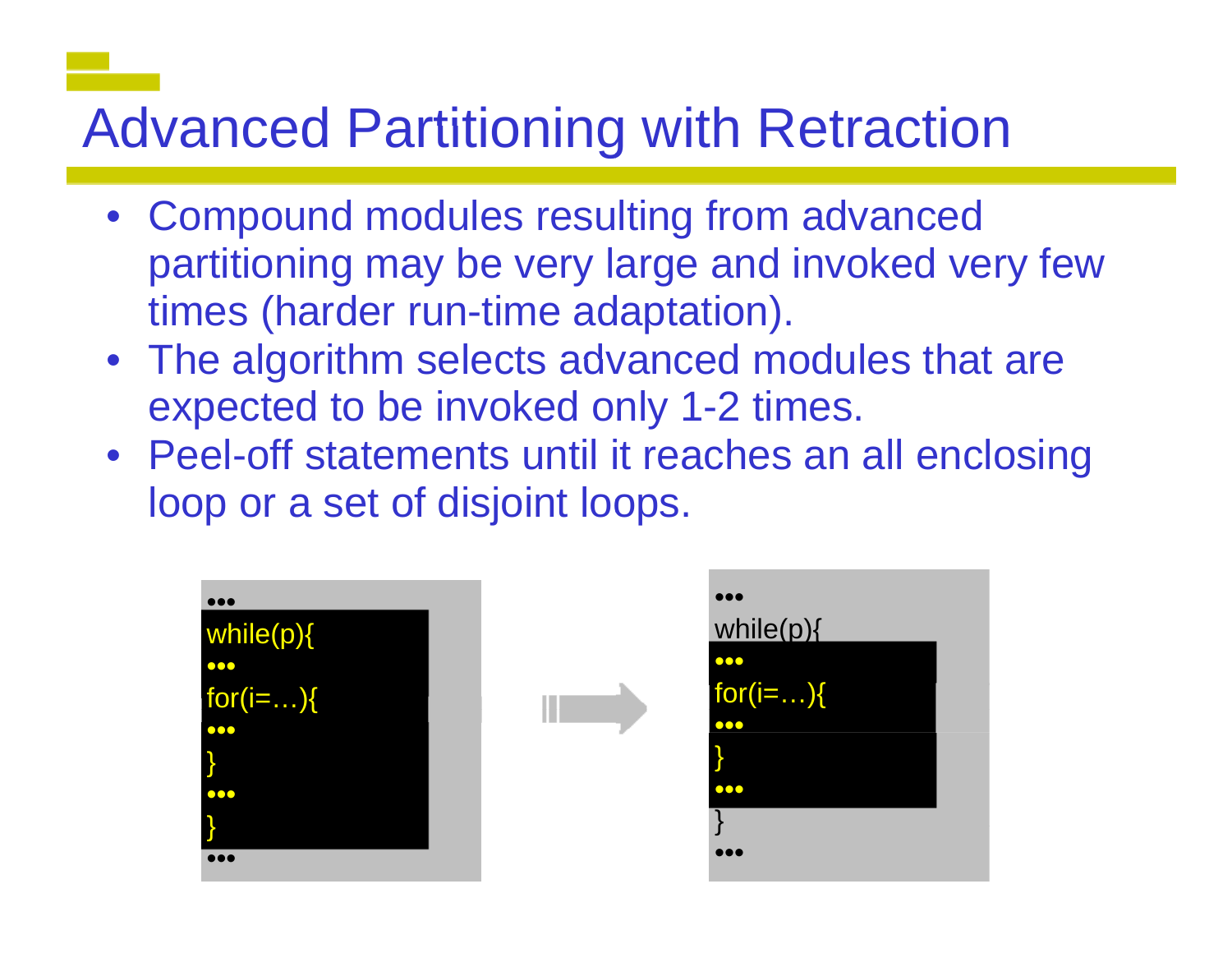## Mapping (Static)

• Performance model (Delphi tool)  $\circ$  For numerical applications. o $\circ$  Execution time =  $T_{comp} + T_{memstall}$ 

 $T_{\mathit{comp}} = \mathit{max}\ (\mathcal{T}_{\mathit{int}}\ /\mathcal{N}_{\mathit{int}}\ ,\ \mathcal{T}_{\mathit{fp}}\ /\ \mathcal{N}_{\mathit{fp}},\ \mathcal{T}_{\mathit{ldst}}\ /\ \mathcal{N}_{\mathit{ldst}}\ ) + \mathcal{T}_{\mathit{other}}$ 

*Tmemstall = sum (Miss\_penaltyi ) i=caches*

o Stack distance model for the number of misses.

- Profiling
	- o For non-numerical appl ications
	- o Gather execution time and the number of invocations for all modules and subroutines.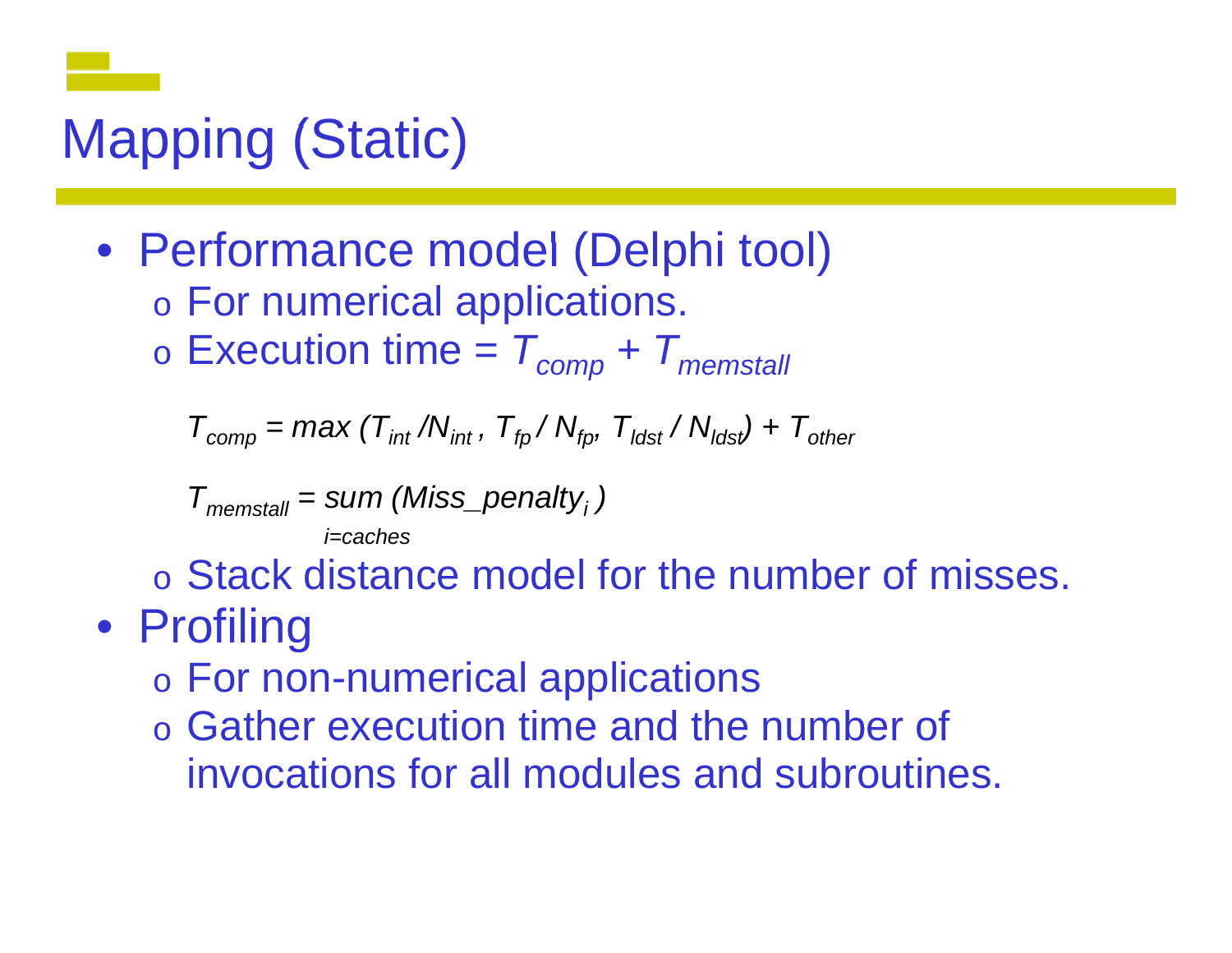### Mapping (Dynamic)

- •• Decision runs to determine affinity
- •Coarse and CoarseR (adaptive to workload)



- $\bullet$ For both basic modules and compound modules
- Fine and FineF are similar to Coarse and CoarseR, but the decision runs are the first two iterations of each invocation (high ove rhead).
	- $\circ$  Only for basic modules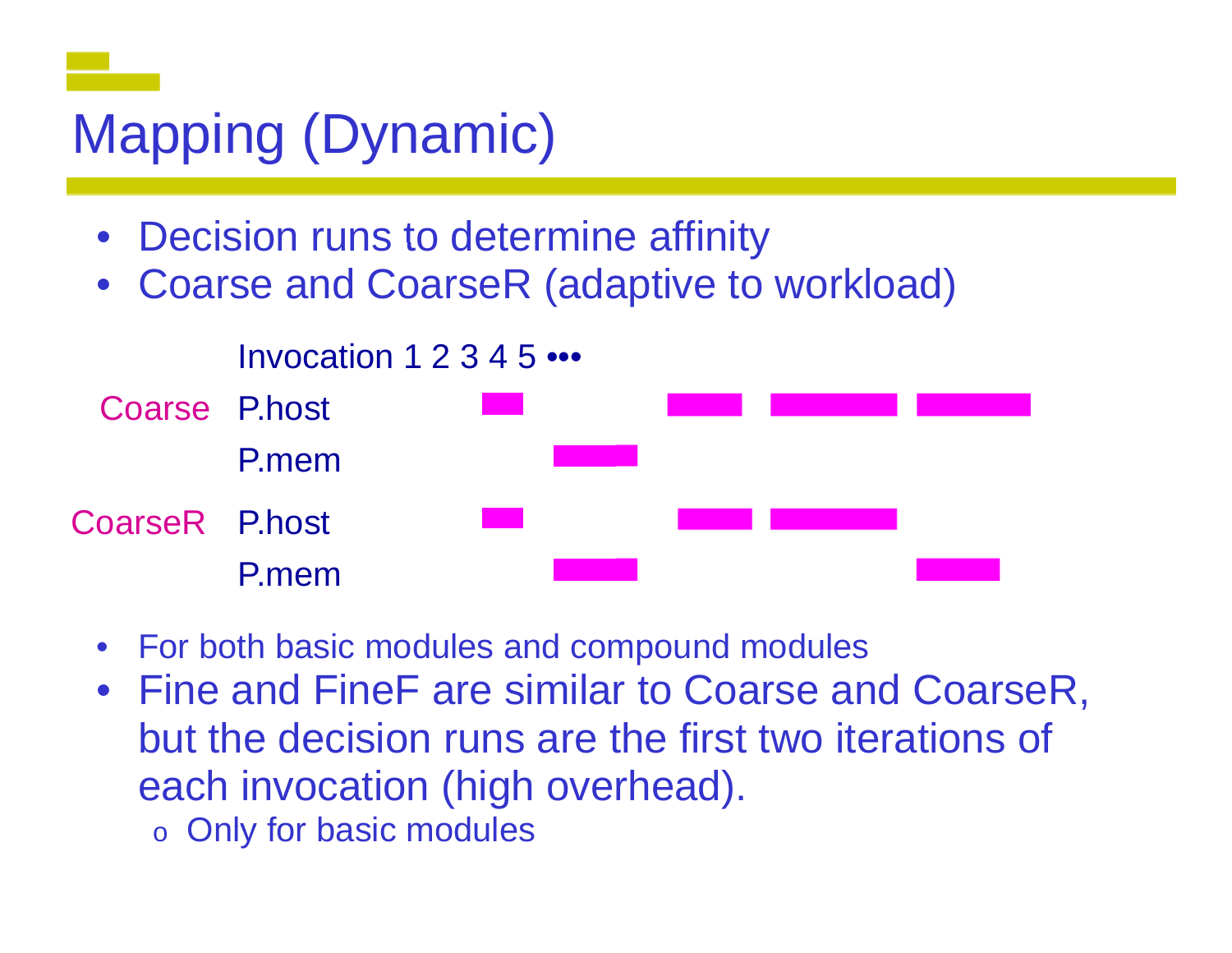# **Overlapping Execution**

- With basic partitioning.
- $\bullet$ Module-wise parallel region and module-wise serial re gion.

Module-wise parallel region

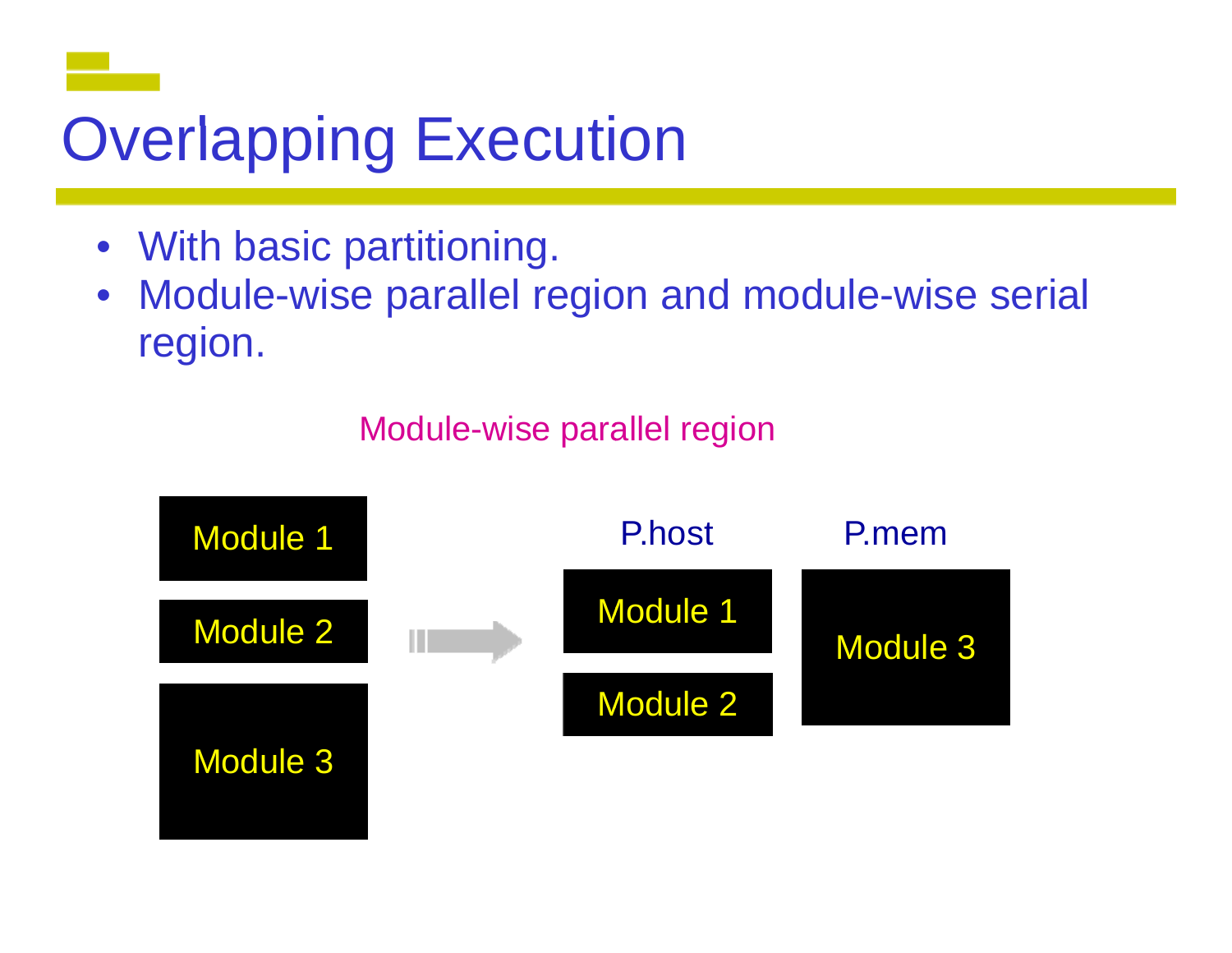#### Module-wise Serial Region

 $\bullet$ odule-wise Serial Region<br>Static vs. Dynamic partitioning for overlapping execution to balance the load considering cache write-back and invalidation overheads.

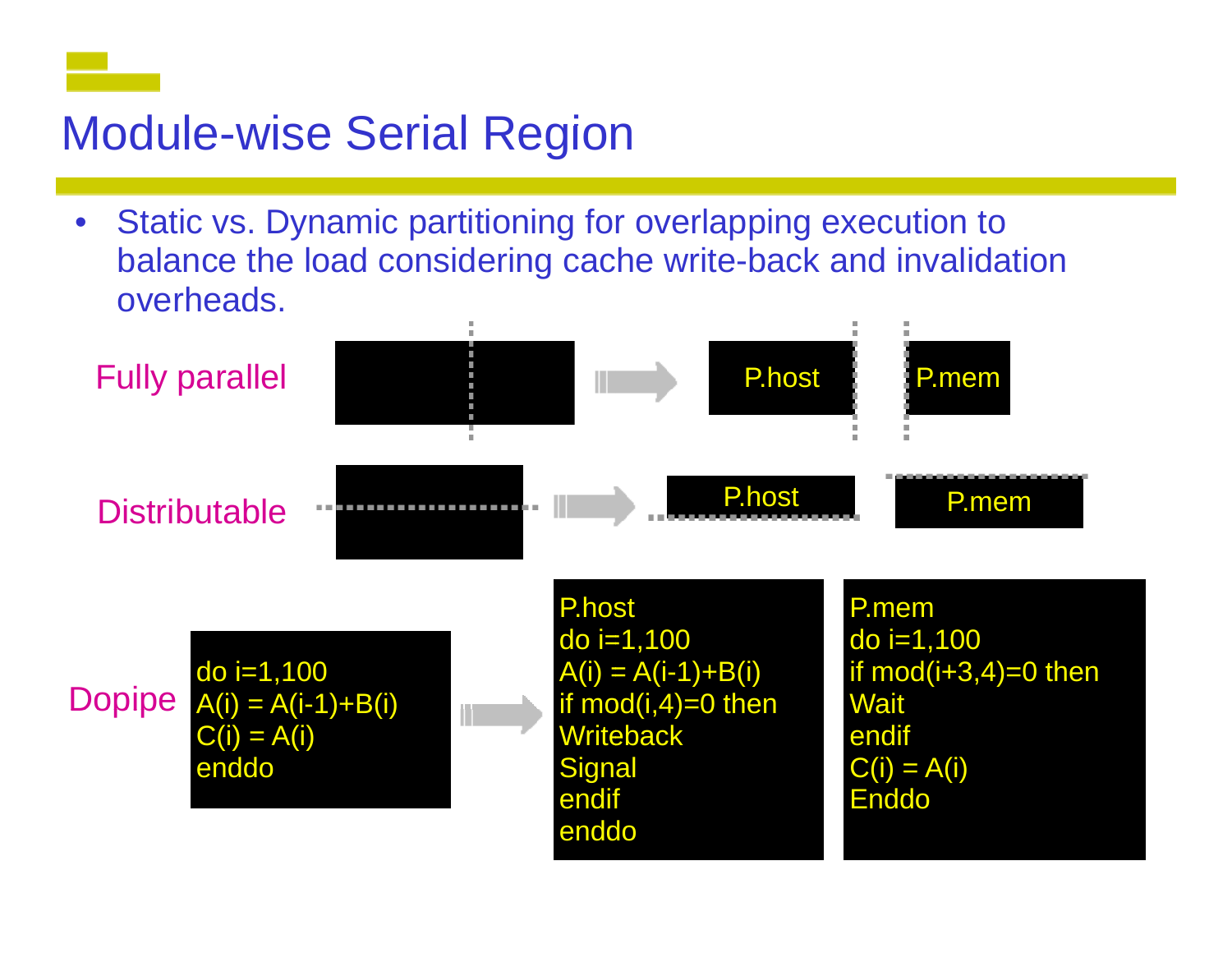# Evaluation Environment

- Evaluated both numerical (by Polaris compiler) and nonnumerical (by hand) applications.
- Mint based simulator.

| Module                   | Parameter                                                  | Values                                                                                                                                                                   |
|--------------------------|------------------------------------------------------------|--------------------------------------------------------------------------------------------------------------------------------------------------------------------------|
| $P.$ host:: $P.$ mem     | Frequency<br><b>Issue width</b><br><b>Functional Units</b> | 800MHz:: 800MHz<br>Out-of-order 6 :: In-order 2<br>4Int+4Fp+2Ld/St:: 2Int+2Fp+1Ld/St                                                                                     |
| P.host Caches   L1-Data  | L2-Data<br>Write-back overhead<br>Invalidation overhead    | Write-through, 32KB, 2-cycle hit<br>Write-back, 1MB (512KB for non-<br>numerical apps.), 10-cycle hit<br>$5 + 1$ mum_cache_lines (background)<br>$5 + 1$ num cache lines |
| P.mem Cache              | L1-Data                                                    | Write-back, 16KB, 2-cycle hit                                                                                                                                            |
| <b>Memory</b><br>and Bus | <b>Memory Latency (cycles)</b><br><b>Bus Type</b>          | 160 from P.host, 21 from P.mem<br>Split transaction, 16-B wide                                                                                                           |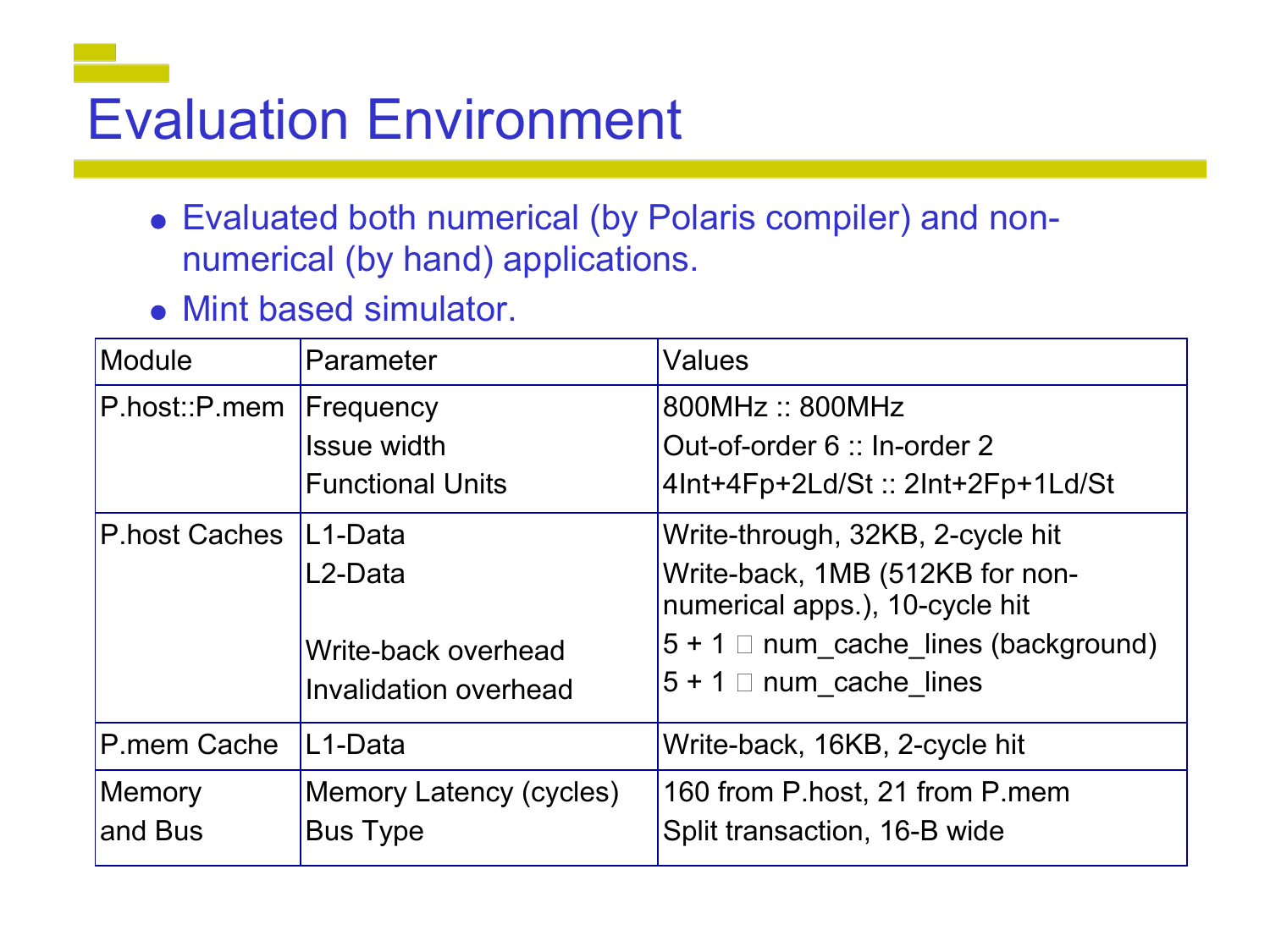#### Average Characteristics of Basic Modules

Different applications have a different distribution of module affinity.

|                            | <b>Numerical</b>    | <b>Non-numerical</b> |  |
|----------------------------|---------------------|----------------------|--|
| Averages                   | <b>Applications</b> | <b>Applications</b>  |  |
| <b>Total Modules</b>       | 13.2 (99.1%)        | 41.8 (63.0%)         |  |
| <b>Parallel Modules</b>    | 11.4 (70.9%)        | $8.8(1.3\%)$         |  |
| <b>Serial Modules</b>      | $1.8(28.2\%)$       | 33.0 (61.7%)         |  |
| <b>P.host Affinity</b>     | $4.0(37.0\%)$       | 31.0 (38.9%)         |  |
| <b>P.mem Affinity</b>      | $9.2(62.1\%)$       | 37.8 (38.9%)         |  |
| <b>Average Number of</b>   |                     |                      |  |
| <b>Invocations</b>         | 442.9               | 182,177              |  |
| <b>Average Module Size</b> |                     |                      |  |
| (P.host cycles)            | 4,570 K             | 477 K                |  |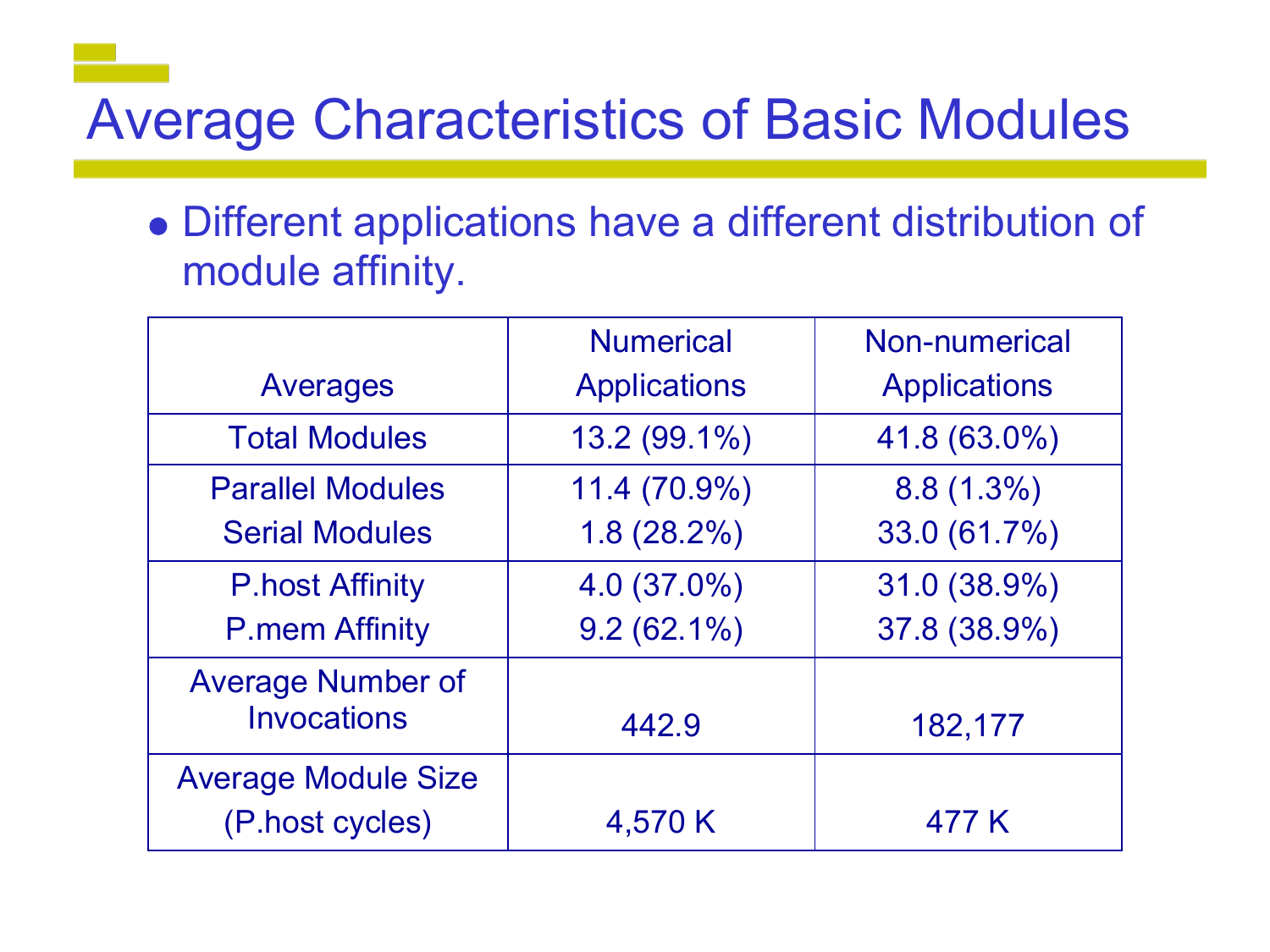

<sup>38</sup> Busy <sup>&</sup> Memory■ Other■Idle ■ WB&INV □ Ideal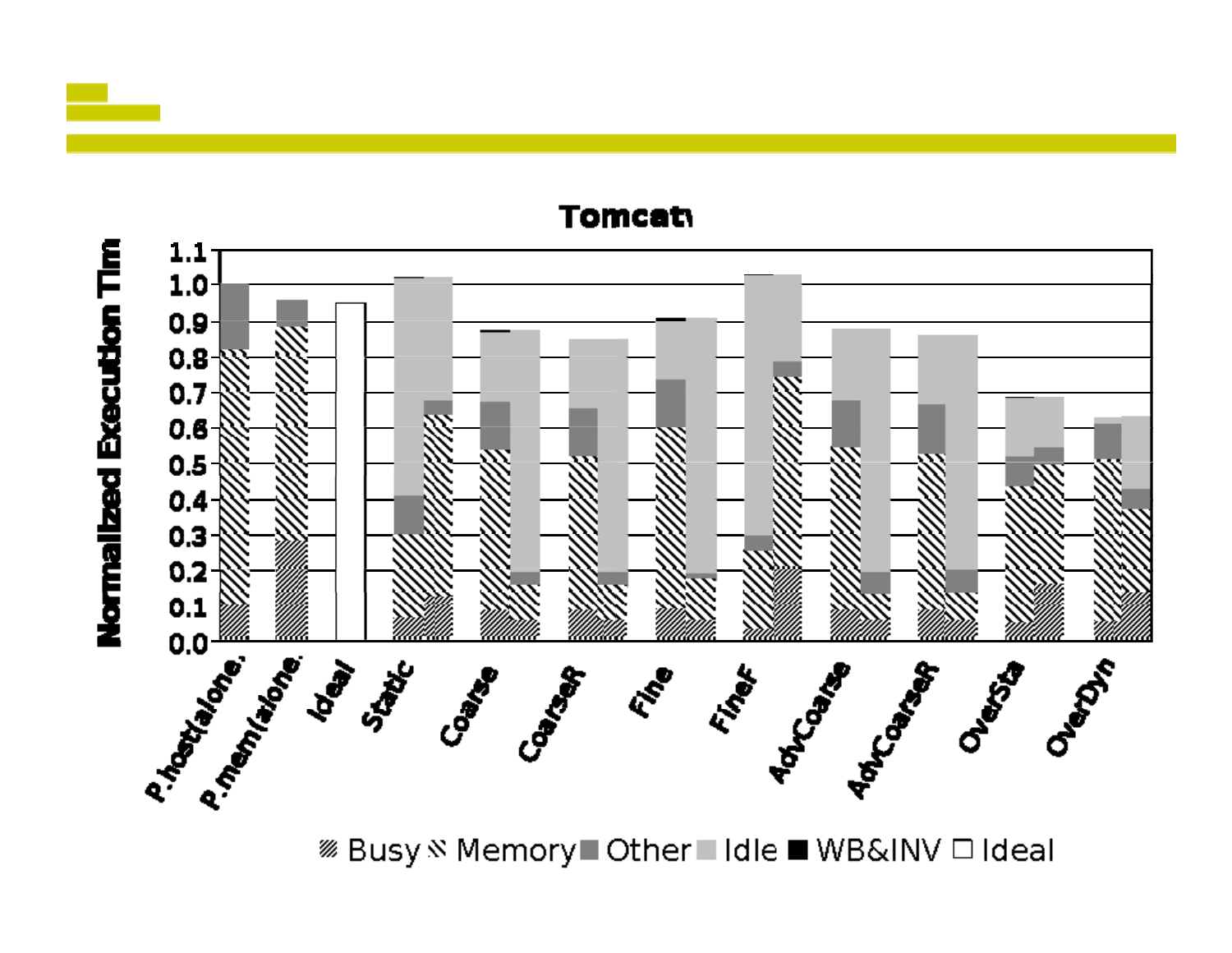# Overall Speedups

Our algorithm delivers speedups that are comparable to the ideal speedup.

| Apps.             | P.host(alone)<br>/AdvCoarseR | P.host(alone)<br>/OverDyn | Amdahl's<br>2 P.hosts | 2-processor<br><b>SGI</b> |
|-------------------|------------------------------|---------------------------|-----------------------|---------------------------|
|                   |                              |                           |                       |                           |
| <b>Swim</b>       | 1.67                         | 2.71                      | 2.00                  | 1.85                      |
| <b>Tomcatv</b>    | 1.17                         | 1.60                      | 1.67                  | 1.44                      |
| LU                | 1.26                         | 1.22                      | 1.04                  | 0.99                      |
| TFFT <sub>2</sub> | 1.42                         | 1.22                      | 1.91                  | 0.80                      |
| <b>Mgrid</b>      | 1.05                         | 1.55                      | 1.94                  | 1.47                      |
| Average           | 1.31                         | 1.66                      | 1.71                  | 1.31                      |
| Bzip2             | 1.37                         |                           | 1.01                  | 0.99                      |
| <b>Mcf</b>        | 1.37                         |                           | 1.01                  | 1.00                      |
| Go                | 0.97                         |                           | 1.01                  | 0.57                      |
| M88ksim           | 1.01                         |                           | 1.03                  | 1.00                      |
| Average           | 1.18                         |                           | 1.02                  | 0.89                      |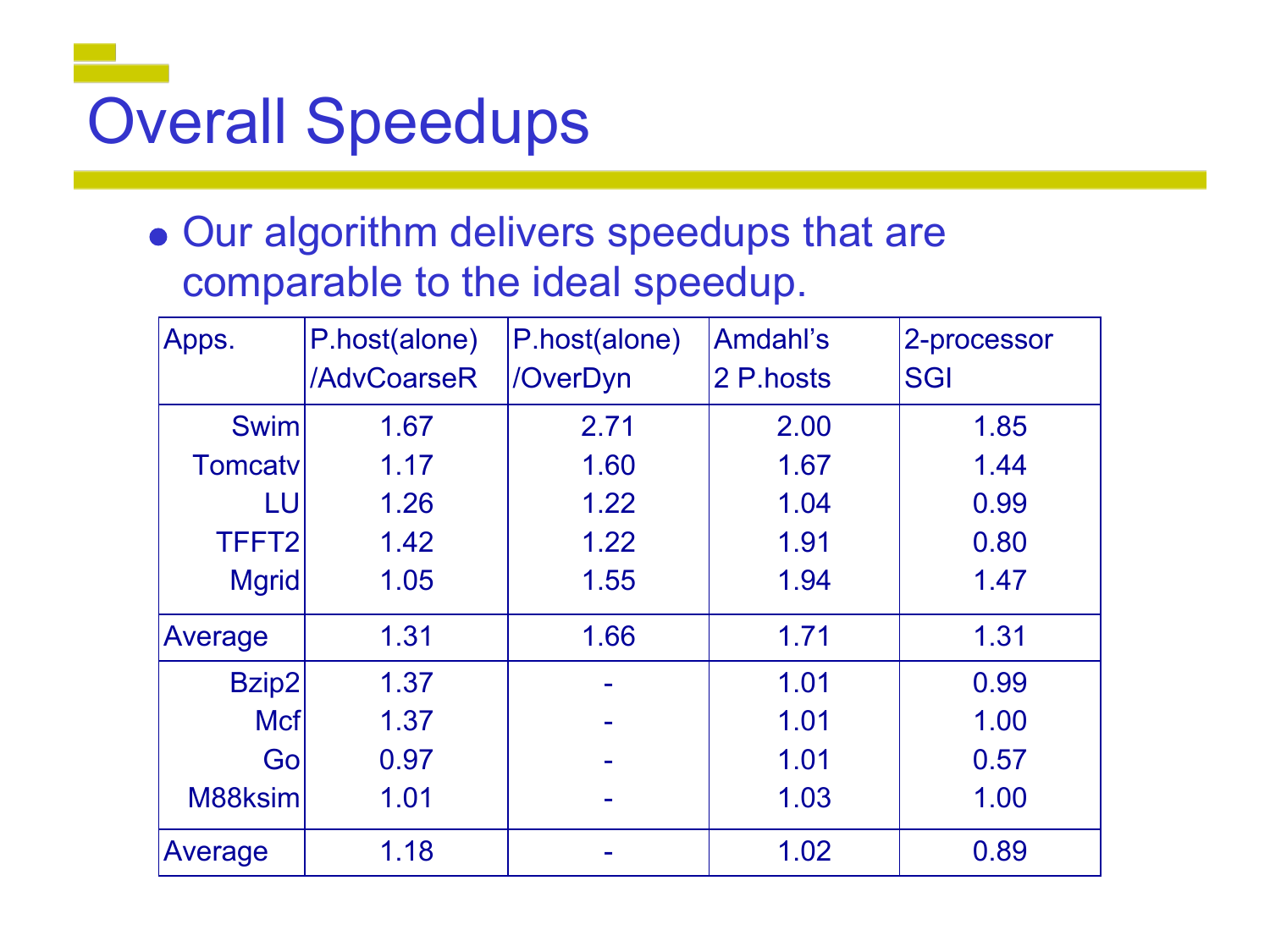## Conclusions

- Different applications have different computing and memory behaviors.
- By using a combination of static and dynamic algorithms, we achieve comparable speedups to the ideal speedup on the 2-host multiprocessor systems.
- A heterogeneous mix of processors can be exploited cost-effectively.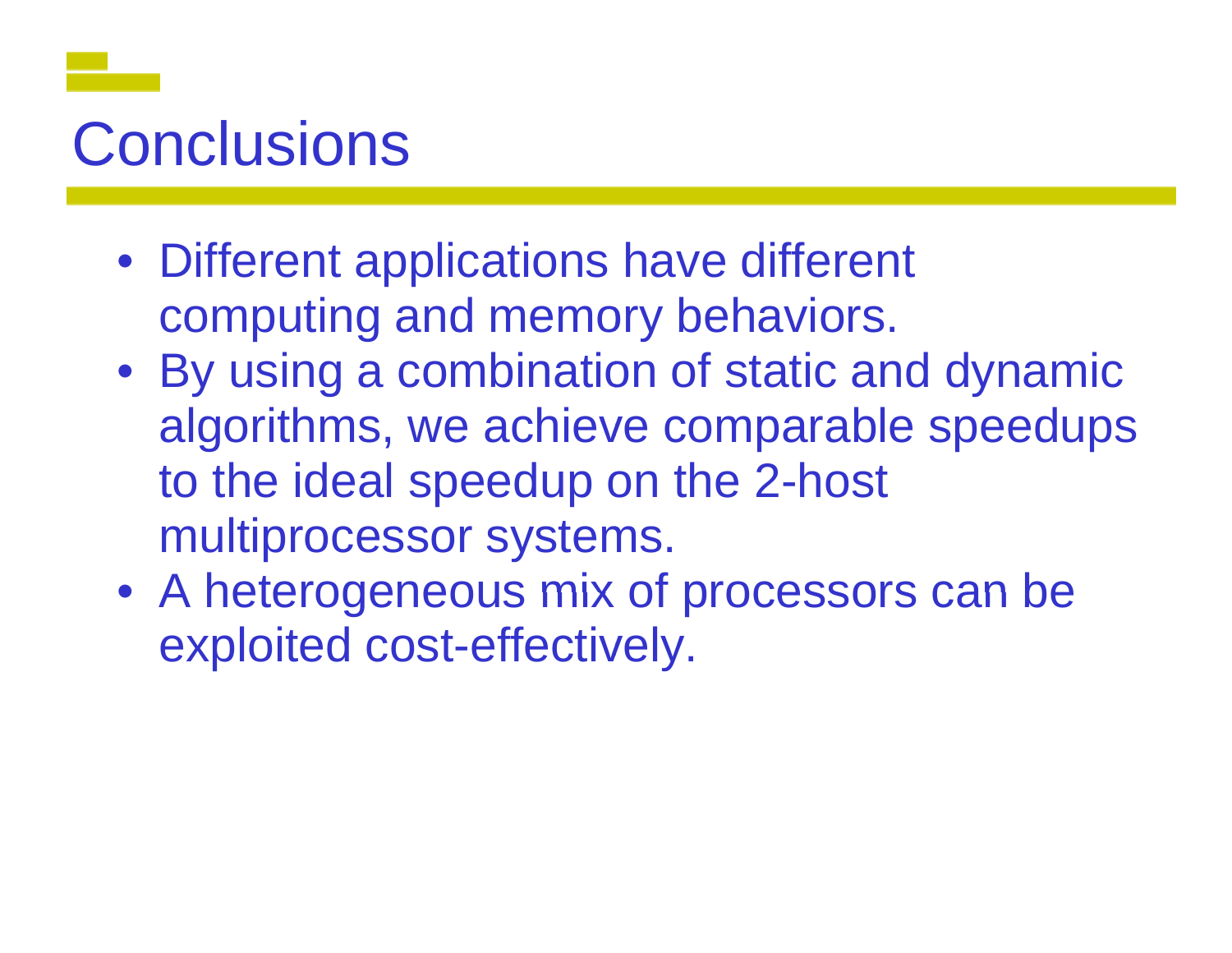

<sup>28</sup> Busy <sup>N</sup> Memory Dther Didle ■ WB&INV Dideal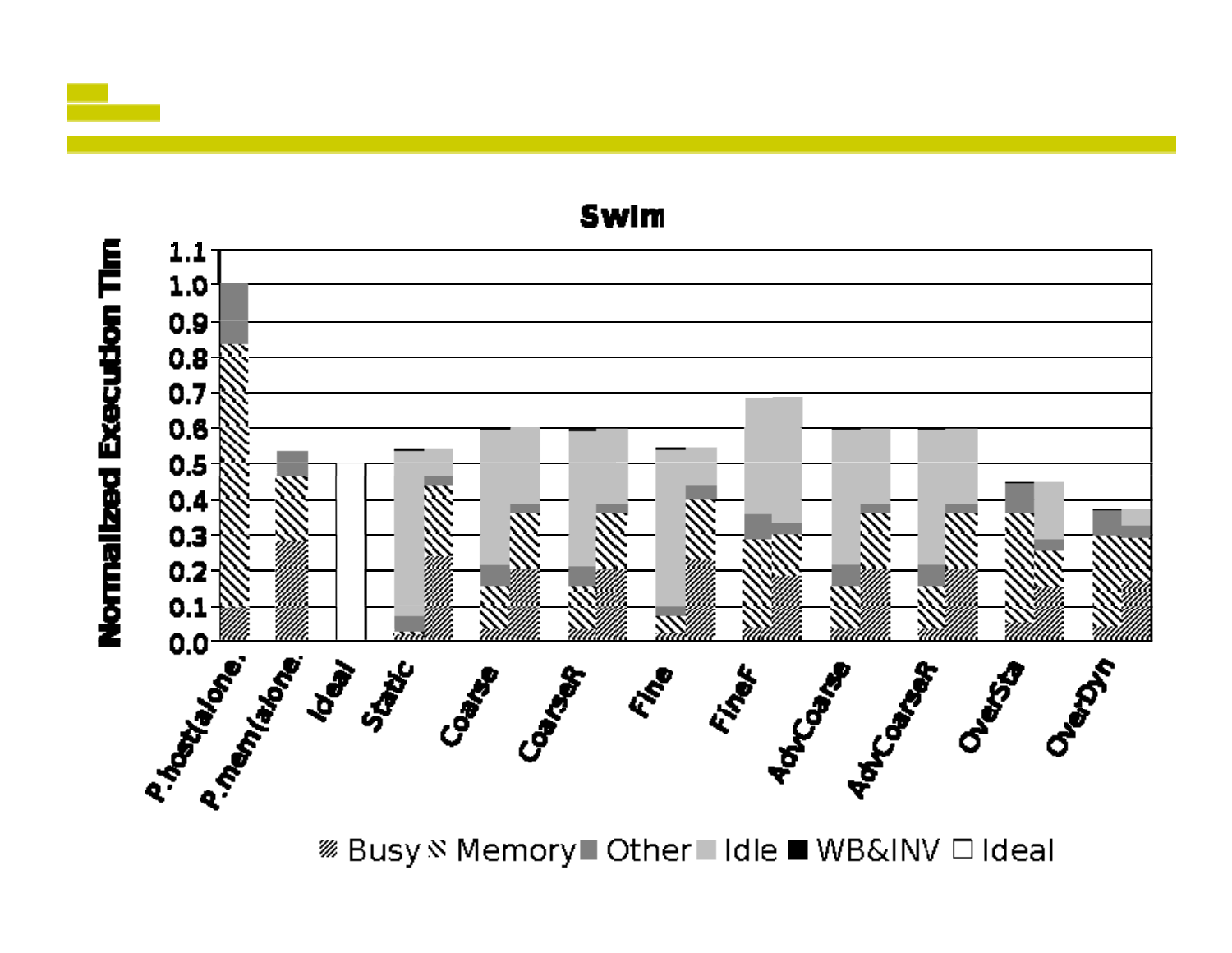

*®* **Busy <sup>®</sup> Memory** Other II Idle ■ WB&INV □ Ideal

LU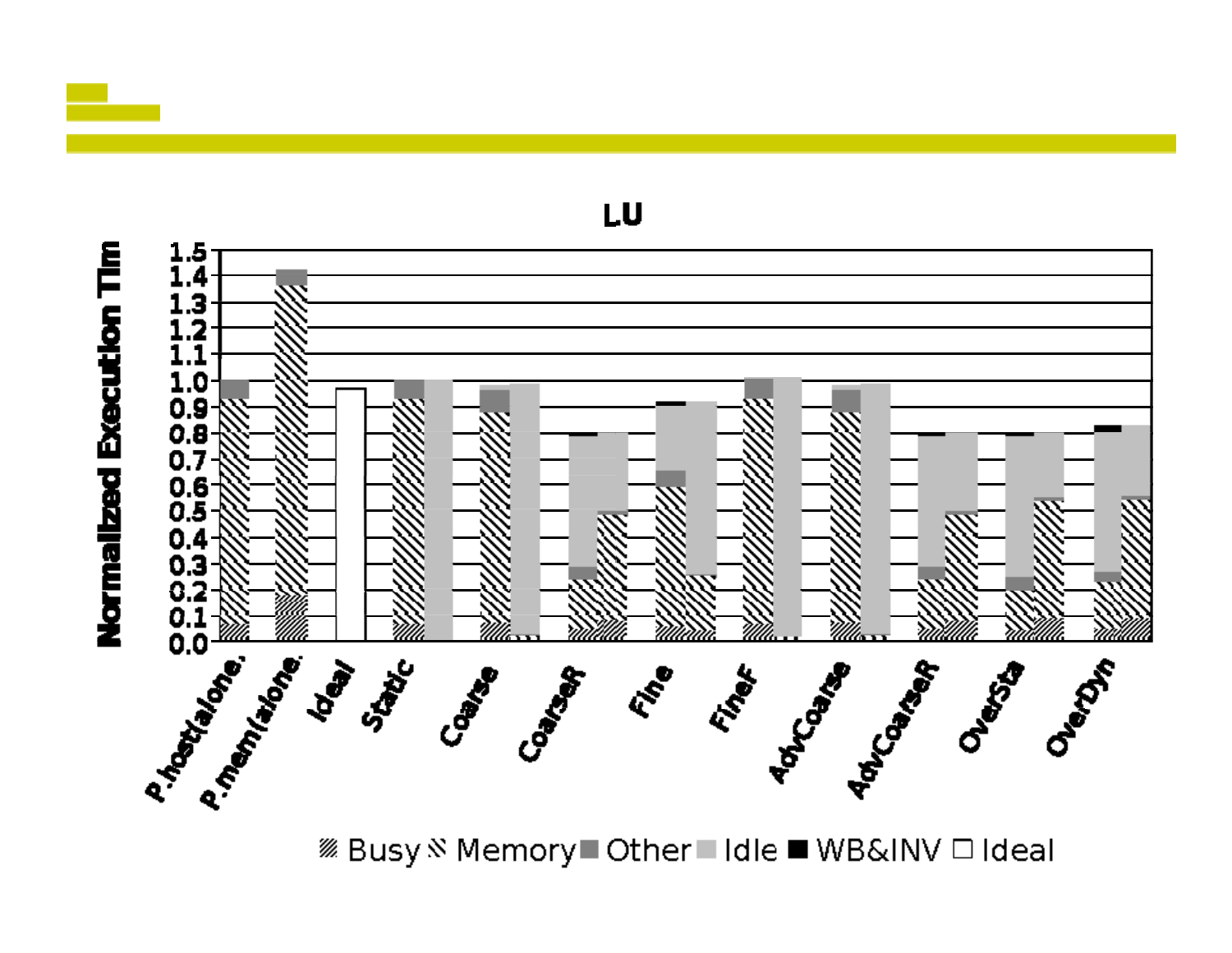

*®* **Busy <sup>®</sup> Memory** Other II Idle ■ WB&INV □ Ideal

TFFT2